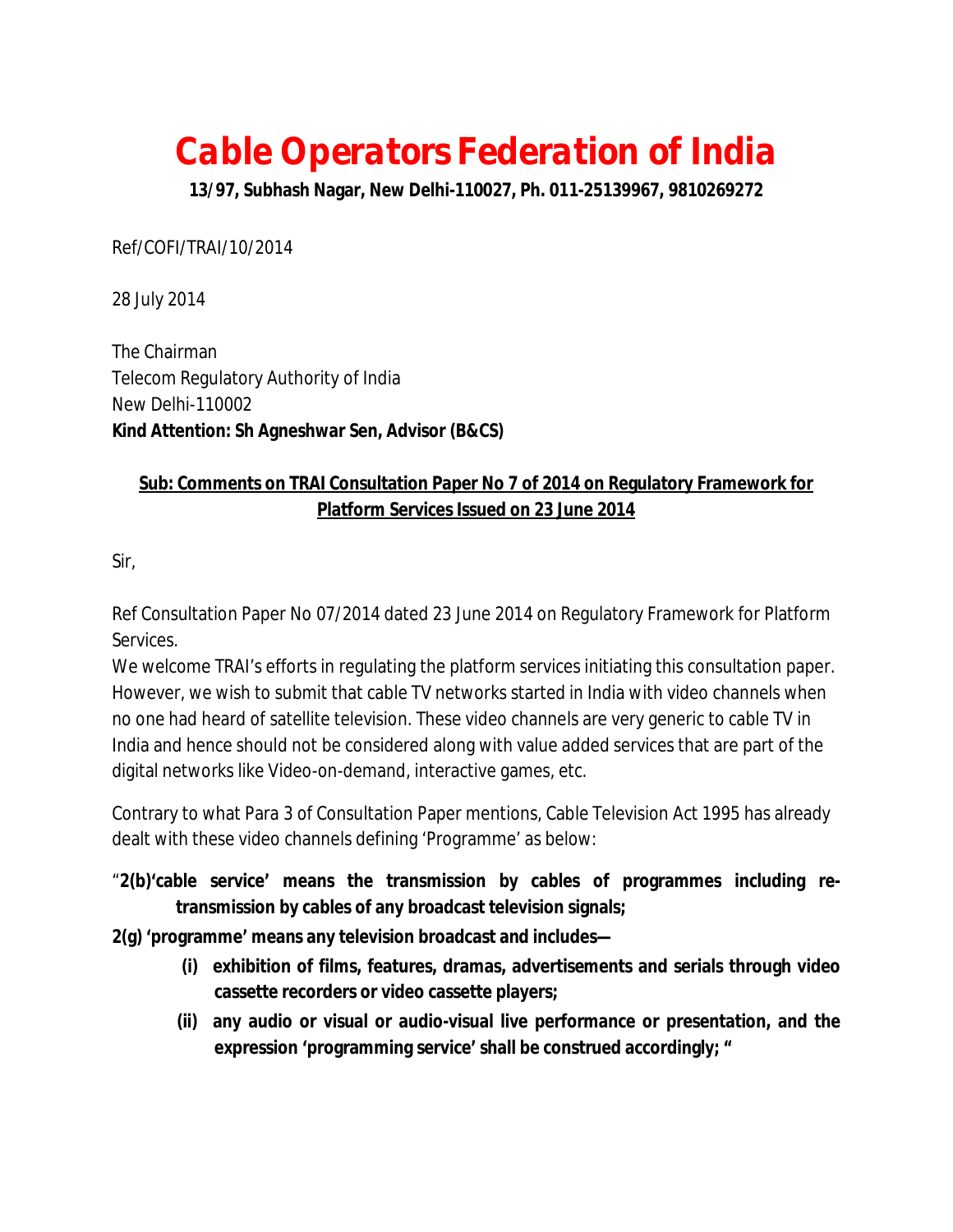Thus the law recognizes video channel as a means to distribute cable TV programme and consider it as 'cable service'.

The law also mandates compliance with 'Programe Code' of any programme transmitted over a cable TV network as given in Section 5.

## **5. Programme code.**—**No person shall transmit or re-transmit through a cable service any programme unless such programme is in conformity with the prescribed programme code."**

In Chapter II, Para 11 of Cable Act, Authorised Officer has been deputed to ensure compliance of the Act and take action including seizure of equipment if any violation of the Act is taking place.

"**11. Power to seize equipment used for operating the cable television network.—**

**(1) If any authorized officer has reason to believe that the provisions of section 3, [4A], 5, 6 or 8 have been or are being contravened by any cable operator, he may seize the equipment being used by such cable operator for operating the cable television network.] (2) No such equipment shall be retained by the authorised officer for a period exceeding ten days from the date of its seizure unless the approval of the District Judge, within the local limits of whose jurisdiction such seizure has been made, has been obtained for such retention."**

Thus there are adequate provisions available in the law regulating a video channel in a cable TV network and we find no reason for TRAI to regulate the same.

Instead, it is the satellite based channels that entered the country in a clandestine manner as free to air channels, encroached upon the domain of local video channels introducing similar programmes like devotional content and Films. It is only in 2006 that the government brought them under the Downlinking Guidelines which are not statutory like the cable TV Act. Till date, there are no Quality of Service Regulations for the Broadcasters too. **Hence it wrong to say that Satellite Broadcaster like Guidelines do not exist for cable channels and they need to be regulated.**

TRAI's premise given in Para 4 of CP that these so called platform services act as USP of DPO is not correct. TRAI being a technical organisation must think in a broader perspective taking these DPOs as infrastructure for converged services rather than for distributing a few pay channels.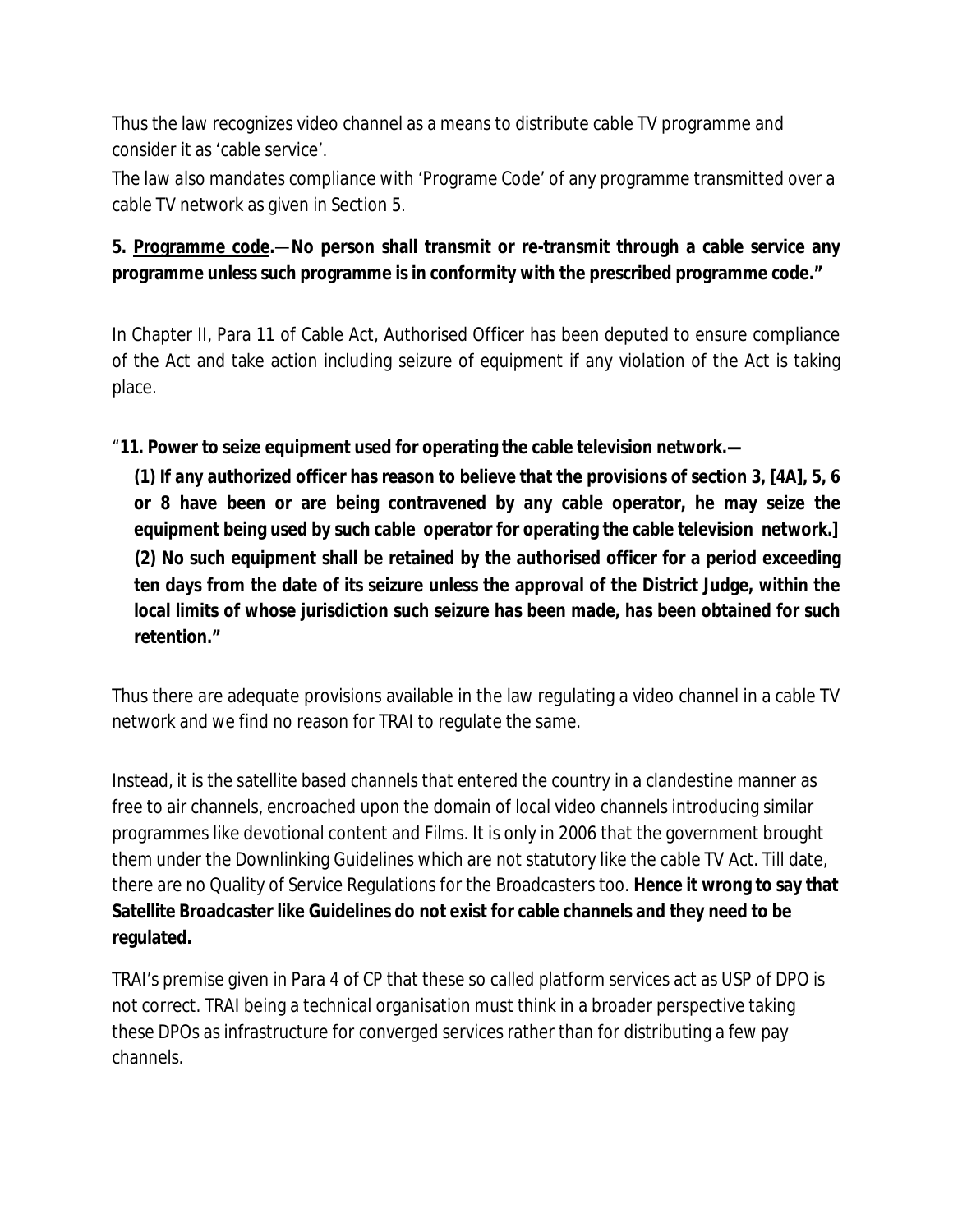**Broadcasting Services Bill that was to regulate broadcasters has never seen the light of the day under some excuse or the other and even now the government has shown all favours to these broadcasters by allowing them to self regulate them unlike the local video channels. We wonder how the I&B Ministry has sent its letter dated 17 January 2013 to TRAI and why TRAI did not take any action on this till date.**

From the MIB letter of reference dated 17 January 2013 signed by Mr Uday Verma it appears that both MIB and TRAI are trying to safeguard the interest of only the pay broadcasters like they had done earlier while framing the mandatory DAS Rules and regulations. They have made the procedures so complicated, tedious and the methodology so costly to implement that out of more than 6000 MSOs and independent operators only 150 have registered for DAS services in the last two and a half years. Both TRAI and MIB are boasting it to be a great success. It is sad that both MIB and TRAI have not shown any farsightedness to ensure there is a gradual growth in the industry inclusive of all segments so that people are made to adopt a new technology willingly. Even no care has been taken of the majority of consumers who are still in dark as to what and why it is happening.

Further, Section 11(1) (a) (i) to (viii) of the TRAI Act do not authorize TRAI to make recommendations in respect of any matter that relates to regulation and/or monitoring of 'programming' services which are provided by the cable television networks, direct to home operators, head end in the sky operators, internet protocol television operators or any other distribution platform operator. TRAI's role is confined to making recommendations in respect of the technological and commercial aspects of the broadcasting and cable industry. Regulation / monitoring of programming service or content is the sole prerogative of the Ministry of Information and Broadcasting.

In view of the above, we feel that the Regulator should not be making any recommendations in respect of local video channels of LCOs/ LMOs to the Ministry of Information and Broadcasting considering that adequate regulations already exist in the Cable TV Act.

Notwithstanding the above, we have the following comments to offer on the issues raised in the consultation paper:

Each distribution platform has had its own genesis, which the TRAI seems to have ignored while making the CP. Paragraph 2 of the Introduction of the CP contemplates:

*"These TV Channel distribution platforms primarily re-transmit TV channels permitted by the Ministry of Information & Broadcasting (MIB) under the Downlinking guidelines."* This indicates a preconceived notion of Cable TV regulation without a proper study of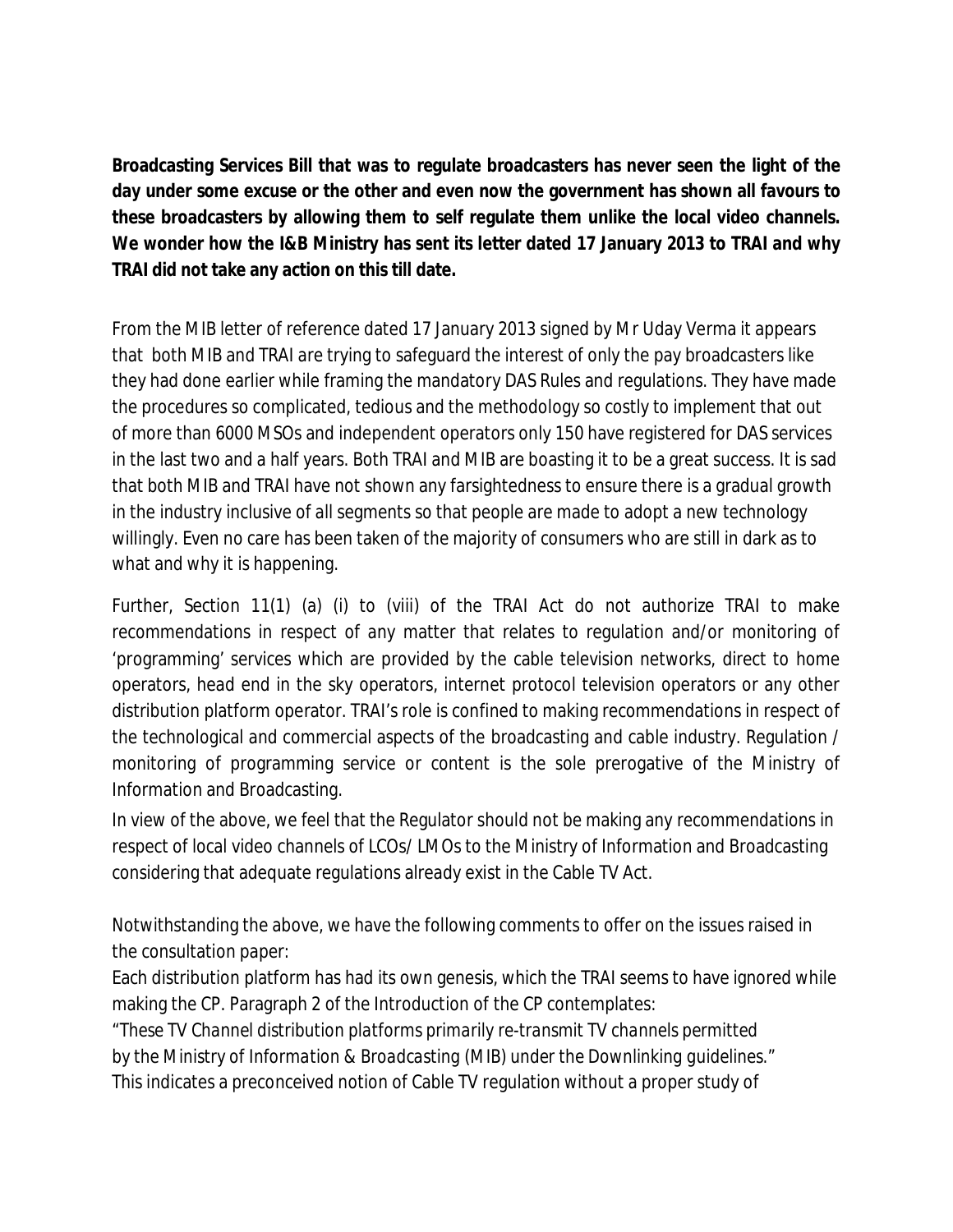the genesis and nature of distribution platforms, especially the cable TV operators (Independent MSOs and LCOs). Distinction should be made between the distribution platforms which emerged prior to the advent of satellite television channels and those that emerged post the satellite television channels' entry in India. The third category is of platform services that emerged post introduction of digital networks.

Like stated above, Cable TV was started in India during early eighties in metros when VCRs came in the scene. Also during this period, TV services were provided only by Doordarshan and due to limitation of its transmitters, cable operators received S-Band signals of Door Darshan and transmitted them to households on cable networks.

Satellite Television channels came to India only in the early 90s. It was only because the cable TV operators had already set up a system for delivery of programming services, that the Satellite television channels exploited the situation to their benefit and reached the subscribers through these networks. Therefore, it is wrong to say that the local cable channels are trespassing into the domain of satellite TV channels.

In view of the fact that programming services were offered by cable TV operators to its subscribers even before the satellite television channels came to India, it is not correct to classify these programming services as *value added services* or *Platform Services.*

## **Issue No.1: Do you agree with the definition for platform services proposed in paragraph 1.6? If not, please suggest an alternative definition. Please elaborate your response with full justification.**

#### **Comments:**

We do not agree with the definition of the term 'Platform Services' as other than Doordarshan and channels permitted under Downlinking Guidelines. There may be a need to define the services offered by DTH, IPTV and internet based distribution platforms that have emerged post the advent of satellite television and digital networks and are significantly different from the basic cable TV services of video channels of Operators. As far as Cable TV Operators are concerned, they are already well covered and governed by the Cable TV Networks (Regulation) Act, 1995 ('**Cable TV Act**') and the Cable TV Networks Rules, 1994 ('**Cable TV Rules**') as stated in the introductory paras. Cable channels were the first to be regulated and the only channels which are governed by Cable TV Act 1995.

**TRAI and MIB have forgotten that need to frame Downlinking and Uplinking Guidelines for Broadcasters arose when broadcasters refused to obey any Indian law, respect Indian sensibilities and culture of its people as they claimed they were of foreign origin uplinking**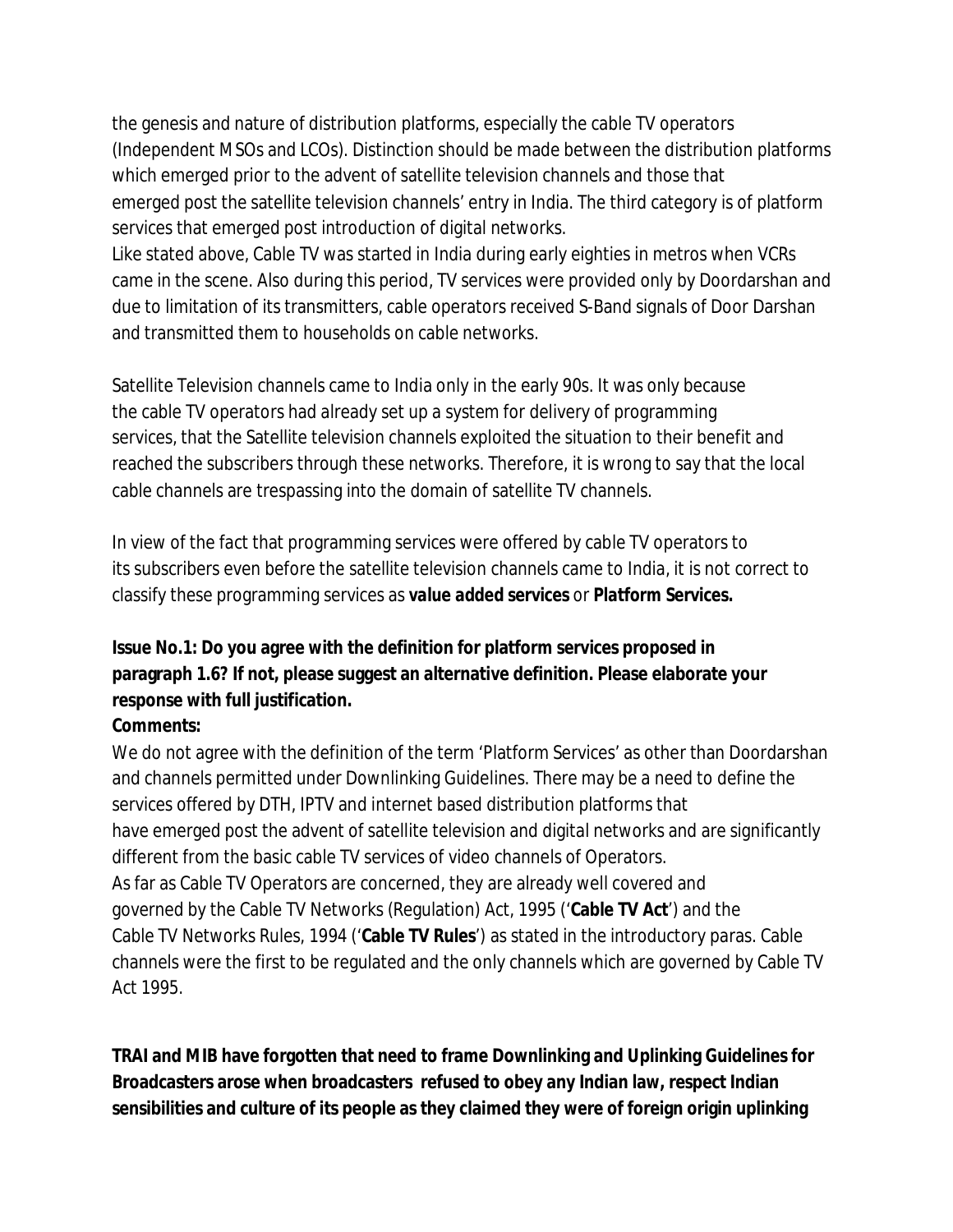**from foreign lands and could not be forced to obey Indian laws**. Even the Cable TV Act regulated only Cable Operators for carrying objectionable content beamed by these broadcasters as they remained out of government's reach. Whenever government tried to regulate Broadcasters, international lobbies backing these large broadcasters, mostly from the US destabilized the existing government and it fell. That is why from 1997 to date, Broadcasting Services Regulation Bill is still in draft form decorating the MIB website.

MIB in its reference and CP has ignored the definition of the term 'Cable Service' appearing under the Cable TV Act, which already defines the function of cable TV Operators. The CP has neither declared this definition as obsolete nor made out any case for deviating there from. In fact, the term Cable Service as defined in the Cable TV Act, makes it very clear that the primary function of the Cable TV Operators is to transmit programmes by cables and this function *is inclusive of* the transmission of any broadcast television signals. This is another reason why such programming services cannot be defined as *'value added services"* or *"platform services"*.

While framing the DAS regulations and Cable TV Rules 2012, The Ministry did not think it was neccessary for Cable Operators to get licenced or registered with the Ministry, like it has done for MSOs. Ministry perhaps did not think the need of regulating the LCOs as they are already over regulated although, they are very small entities.

As far as DTH and other platforms are concerned, their scale of operation is very large, affecting a large population and thus, their services must be regulated.

**Issue No.2: Kindly provide comments on the following aspects related to programs to be permitted on PS channels:**

**1. PS channels cannot transmit/ include**

**2.1.1. Any news and/or current affairs programs,**

**2.1.2. Coverage of political events of any nature,**

**2.1.3. Any program that is/ has been transmitted by any Doordarshan channels or TV channels permitted under uplinking/ downlinking guidelines, including serials and reality shows,**

**2.1.4. International, National and State level sport events/ tournament/ games like IPL, Ranji trophy, etc.**

**2. PS channels can transmit/ include**

**2.2.1. Movie/ Video on demand**

**2.2.2. Interactive games,**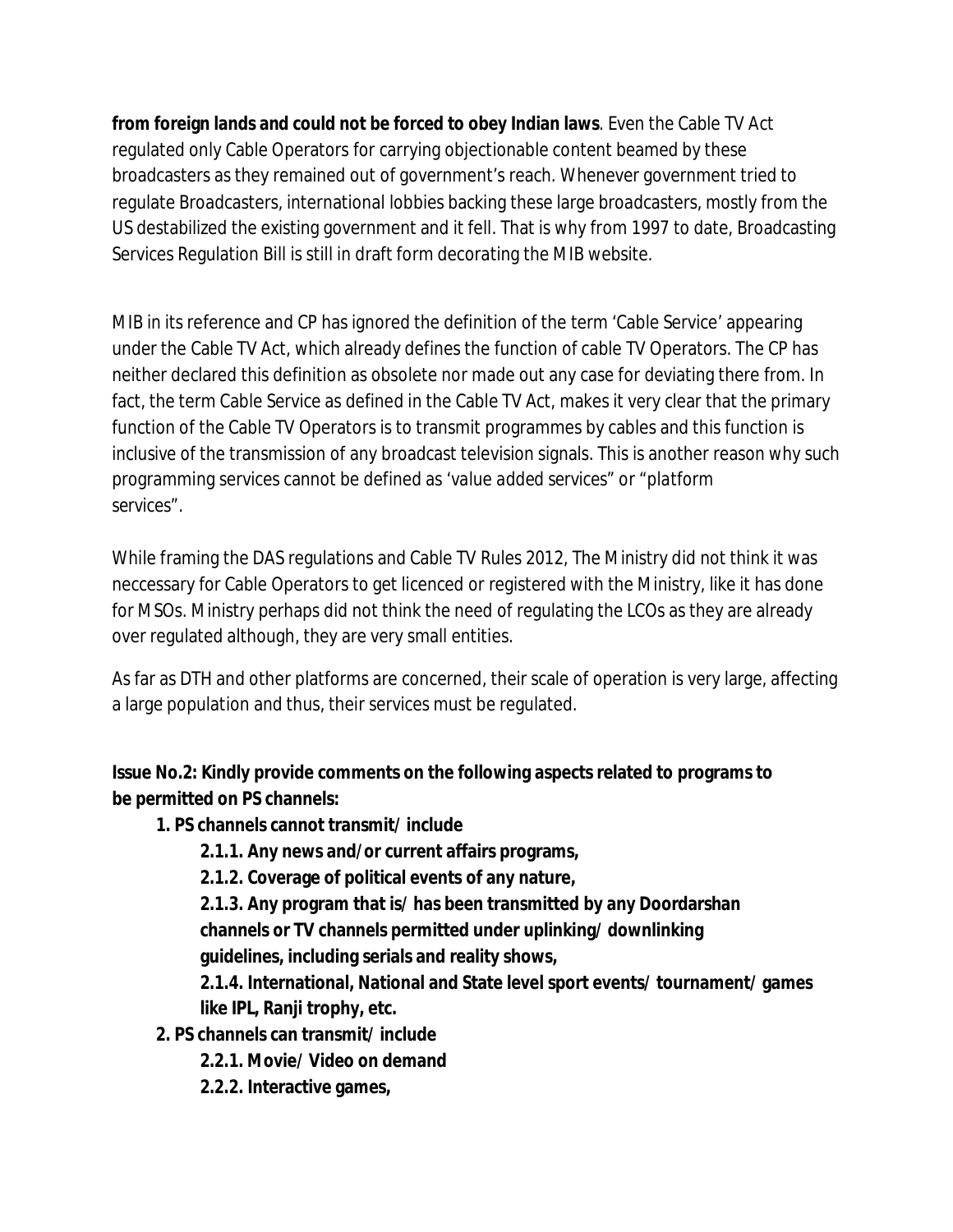**2.2.3.Coverage of local cultural events and festivals, traffic, weather, educational/ academic programs (such as coaching classes), information regarding examinations, results, admissions, career counselling, availability of employment opportunities, job placement. 2.2.4. Public announcements pertaining to civic amenities like electricity, water supply, natural calamities, health alerts etc. as provided by the local administration.**

**2.2.5. Information pertaining to sporting events excluding live coverage.**

**2.2.6. Live coverage of sporting events of local nature i.e. sport events played by district level (or below) teams and where no broadcasting rights are required.**

#### **Comments:**

Any restrictions in respect of content / programming can only be laid down by the Ministry of Information and Broadcasting and not by the Telecom Regulatory Authority of India. Since, Trai is discharging its statutory function of giving recommendations to the MIB, TRAI is obliged to render recommendations on matters that are envisaged under Section 11(1)(a)(ii), (iii) and (iv) of the TRAI Act and not otherwise.

Notwithstanding the above, the restrictions in programming proposed by TRAI are unreasonable and unwarranted. Cable TV channels are already governed by Cable TV Rules and have to follow Programme Code and Advertisement Code. The logic behind proposing such restrictions is incomprehensible. As TRAI admits in the CP itself, that content / programming on local cable channel is disseminated in pull mode and not in push mode, the very idea of restricting content is self-contradictory. The subscribers too have a right to demand the content of their choice and the cable TV Operators are obliged to supply such content as long as the same is in conformity with the Programming Code and Advertising Code envisaged under the Cable TV Rules.

In fact, as stated above the Cable TV Act and the Cable TV Rules are not directly applicable to satellite television channels. They have been made applicable to satellite television channels by virtue of the Uplinking and the Downlinking guidelines notified by the MIB.

Further, any restrictions imposed on the content/programming of the local cable channels will be open to challenge on the grounds of being in violation of Article 14 and Article 19(1)(a) and 19(1)(g) of the Constitution of India. The CP has not made out any reasonable basis for distinction between the satellite television channel viewership and the local cable channel viewership in order to justify the restrictions proposed in respect of local cable channels.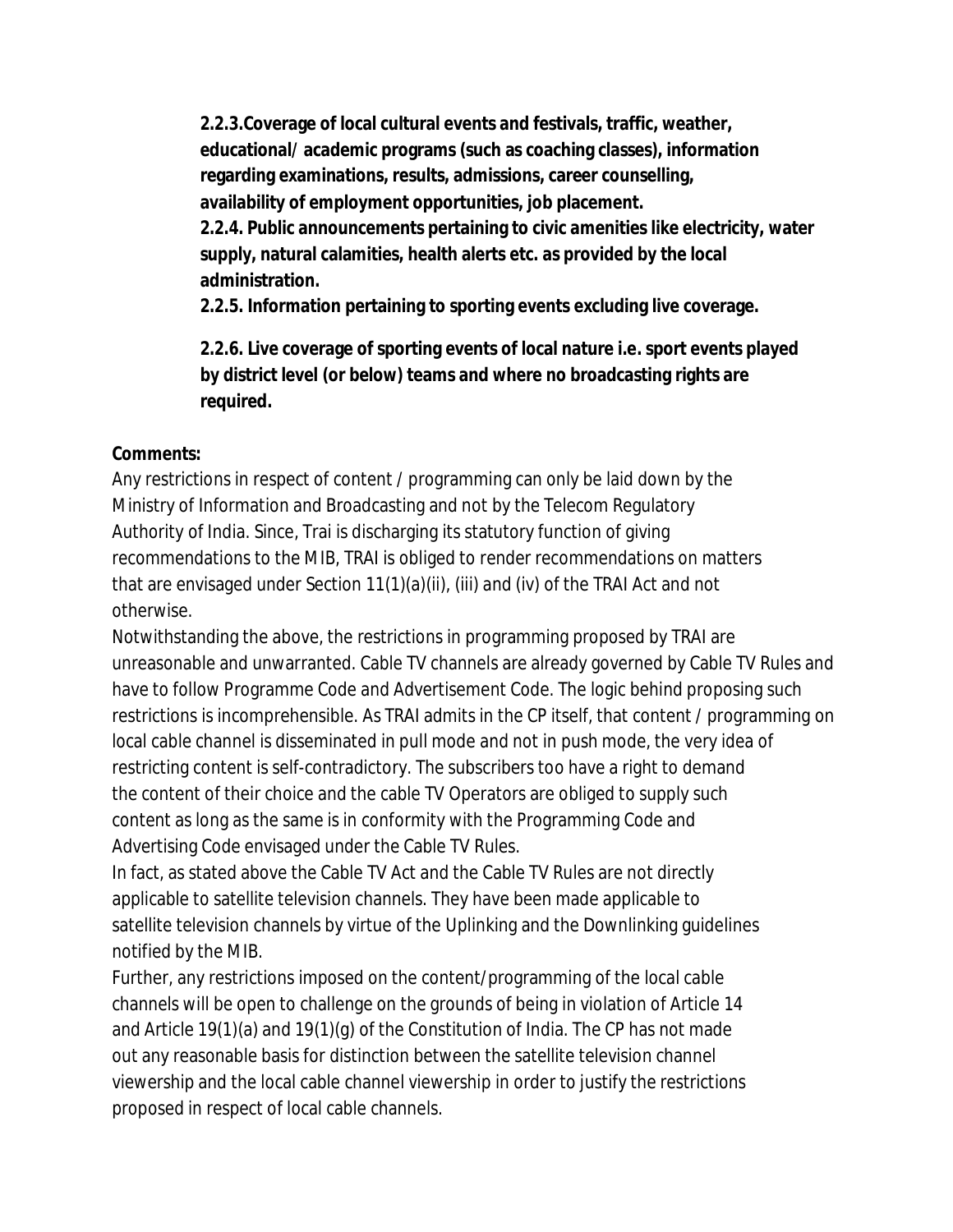**Even if I&B Ministry is obsessed with broadcasters or the content industry, TRAI need to view TV channels only as one of the services of converging media. Infact with new technologies of video streaming, cloud based services and new media, conventional TV channels will become a very small part of the whole ecosystem of infotainment.**

**Cable TV Networks are a broadband infrastructure capable of transmitting not only a few video channels but a plethora of services like internet, e-education, e-governance, broadband based social media and new media services etc along with a few TV channels. Ministry does not control all these services and some of the services are out of regulatory regime at present.**

Thus any restriction on the content transmitted on cable channels other than laid down in Programme Code and Advertisement Code in Cable Rules is a violation of fundamental right of freedom of speech

## **Issue No.3: What should be periodicity of review to ensure that the PS is not trespassing into the domain of regular TV broadcasters?**

#### **Comment:**

As stated above, this exercise of consultation appears to protect the interest of satellite television channels at all costs for reasons best known to TRAI. As stated before, cable channels do not "trespass" into the domain of the satellite television channels. Local cable channels of LCOs and Independent MSOs fulfill the need of the local community in a very small geographical area as compared to the satellite channels that cover the whole country. What irreversible and grave illegality and/or unjust damage is inflicted on the satellite television channels, if the content on local cable channels overlap with the content of the satellite television channels? Further, the local cable channels made an entry into the Indian markets long before the advent of the satellite television channels. If cable TV networks and local cable channels came prior in time, how can they be considered as trespassers? It is the otherway round now when satellite channels are using technology to beam localized feeds and inject local ads in their channels.

Hence, there is no need for a review.

## **Issue No.4: Should it be mandatory for all DPOs to be registered as Companies under the Companies Act to be allowed to operate PS? If not, how to ensure uniform legal status for all DPOs?**

#### **Comments:**

Any action to make it mandatory for the so-called DPOs to form Companies to run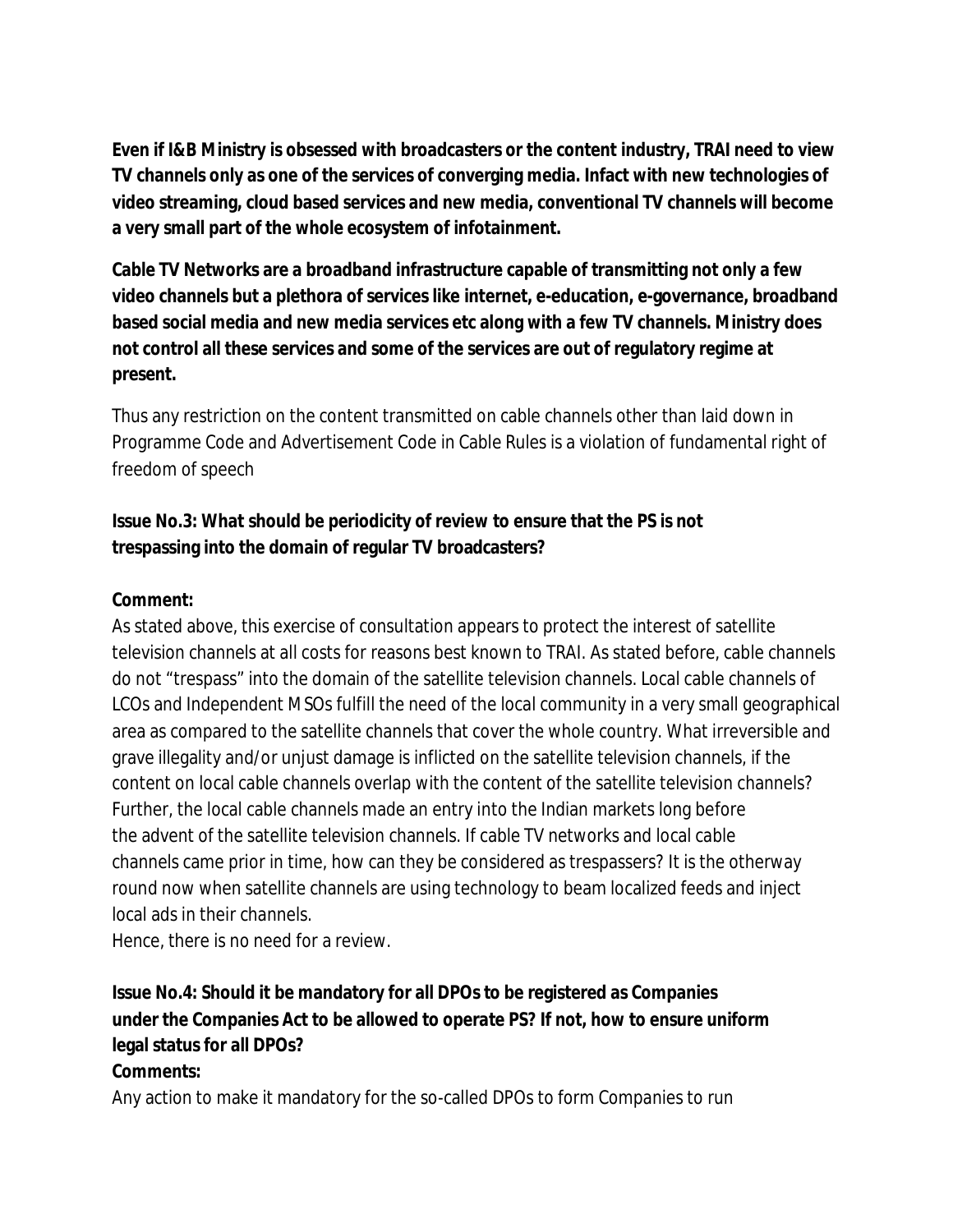their business will be arbitrary, without basis and against the constitutionally guaranteed right under Article 19(1)(g). There is no such need to have the kind of "Uniformity", which the CP proposes. This is not done in a democratic country like India where most of the people are poor and struggling to earn their daily bread.

Making such conditions mandatory will drive most of the cable operators out of business leading to mass unemployment not desirable in a country like India. Already many arbitrary hurdles have been created by the combined team of MIB and TRAI in the path of cable operators who are now approaching the courts to resolve their problems as in bringing uniformity, both TRAI and MIB think that a national MSO and an LCO must be made to follow the same rules to do their business.

Until now, cable TV operators, have been running their business through different business vehicles and all of such vehicles are very legitimate. There should be no forced / coerced condition to form Companies, no matter how simple it might be to form them. The choice should be rightly left to the businessmen to decide the kind of vehicle that he/she proposes to adopt as per his/her specific needs, volume of operation and financial plans. In India there are still about 2000 MSOs who are providing cable service through analogue mode, since DAS III & IV is not yet implemented. These MSOs are very small and have been running their business since the last two decades as proprietary concerns and partnerships etc.

## **Issue No.5: Views, if any, on FDI limits? Comments:**

This calls for guidelines to be laid down by the Department of Industrial Promotion and Publicity.

The anomaly can be very easily rectified by inserting a clarificatory rule that no part of the FDI, over and above 26%, can be appropriated by an MSO towards running a news channel. Mandatory disclosures can plug this loophole. Also prior approval of MIB before inducting FDI could be made mandatory so that a check can be made on such transactions.

#### **Issue No.6: Should there be any minimum net-worth requirement for offering PS channels? If yes, then what should it be? Comments:**

Any minimum net-worth requirement will be preposterous. Cable TV Operators, are not always large business conglomerates. Many a times, their network may even include 50- 100 subscribers. How, then, can any minimum net worth requirement be put in place?

Further, cable TV Operators do not use any substantial natural resource like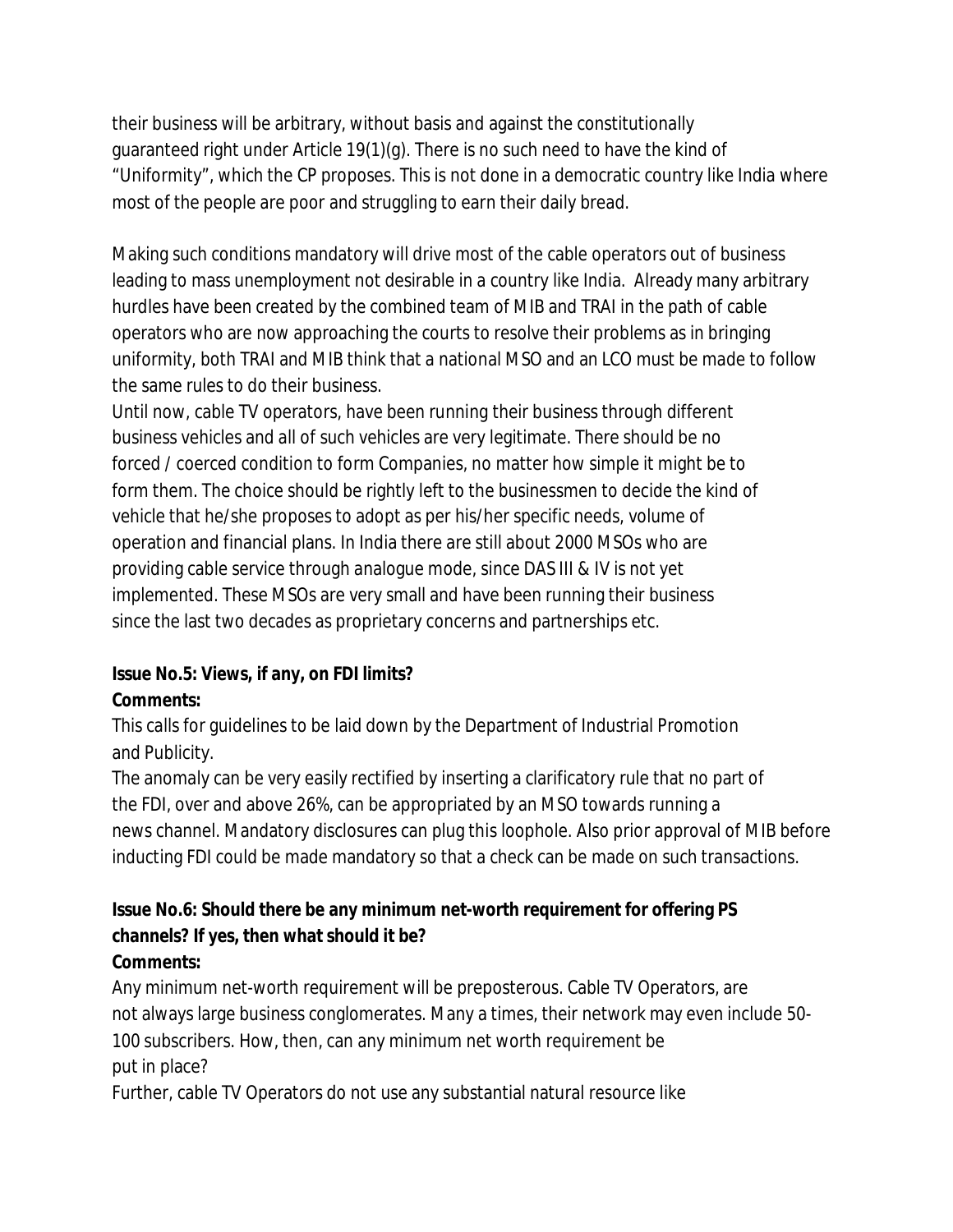spectrum or satellite transponder space to warrant such net worth requirement. The Cable TV operators do not have elaborate set ups or a huge number of employees like established satellite television channels.

## **Issue No.7: Do you agree that PS channels should also be subjected to same security clearances/conditions, as applicable for private satellite TV channels? Comments:**

It is ridiculous to make a street side grocery shop to follow the same rules as for a large shopping Mall. Security Clearance is not needed for the Channels, but for the Directors. The Cable TV Act already establishes a mechanism where criminal action may be taken against a Cable TV operator in case of any transgressions under the Cable TV Act. Section 2 (a) of the Cable TV Act defines an Authorised Officer as under : *'authorised officer' means, within his local limits of jurisdiction;- (i) a District Magistrate, or (ii) a Sub-divisional Magistrate, or (iii) a Commissioner of Police, and includes any other officer notified in the Official Gazette, by the Central Government or the State Government, to be an authorised officer for such local limits of jurisdiction as may be determined by that*

*Government;*

**Section 11 and Section 12 allow an** Authorized Officer to **seize and confiscate** equipments used for operating cable TV network if the Authorized Officer has a reason to believe that the provisions of Sections 3, 4A, 5, 6 or 8 have been or are being contravened by any cable operator.

Under **Section 16** of the Cable TV Act, a Cable TV Operator can be punished with **imprisonment of a term which may extend to two years** or with fine which may extend to one thousand rupees or with both and for every subsequent offence, with **imprisonment for a term which may extend to five years** and with fine which may extend to five thousand rupees.

Under **Section 19**, the Authorized Officer is already empowered to **prohibit the transmission of certain programmes in Public Interest**. **Under Section 20** of the Cable TV Act, the Authorized Officer even has the power to **prohibit the operation of cable TV network in public interest**.

These provisions of the Cable TV Act are applicable to the Cable TV Operators, but they are not applicable to satellite television channels. When such provisions are already in place, there is no real need for an additional security clearance just because the satellite television channels have to procure the same. TRAI should recommend that satellite channels should also be governed by the Authorized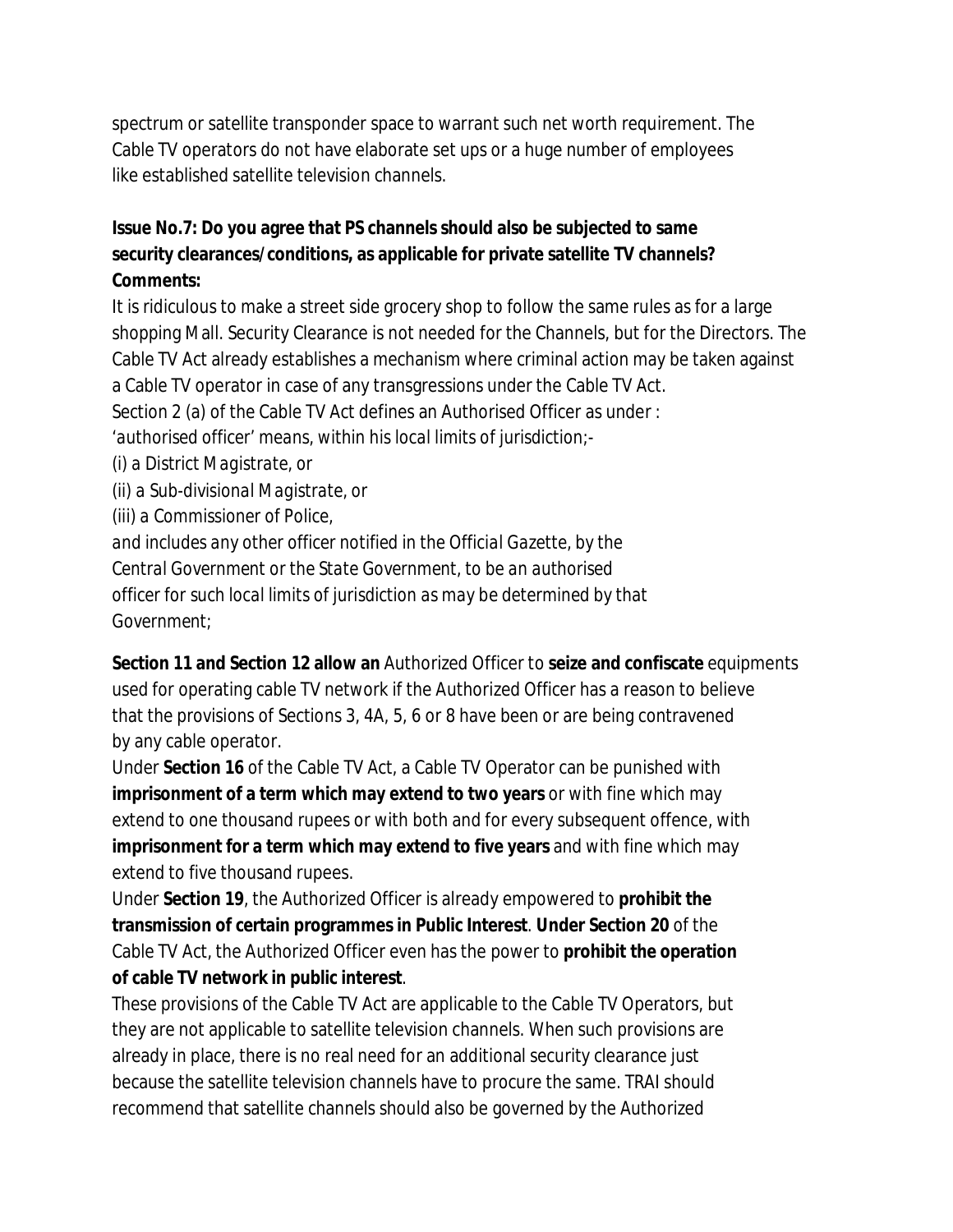Officers under Cable TV Act and should not be let off after a mere warning.

## **Issue No.8: For the PS channels to be registered with MIB through an online process, what should be the period of validity of registration and annual fee per channel?**

#### **Comments:**

The process of registration of local cable channels and local cable network is already contained in the Cable TV Act and the Cable TV Rules.

The local cable channels do not generate revenues of the kind generated by the satellite television channels. Their area of coverage is also highly restricted. Such channels are more in the nature of random programming service which caters to the demands of the local cable subscribers. As the CP itself lays down, the content is provided on such channels in pull mode. As such having the same registered with MIB will not serve any apparent purpose.

Additionally, the mechanism which is contained in the Cable TV Act, is good enough to keep a tab on the local cable channels. The wide powers which are vested in the Authorized Officers can ensure compliance with the programming and advertising code guidelines and also ensure that nothing which is disseminated through the cable TV network is against public interest.

However, all registered MSOs may be asked to declare details of their local channels and based on their coverage, a registration fee may be levied.

#### **Issue No.9: What is your proposal for renewal of permission? Comments:**

See comments to Issue No. 8 above.

## **Issue No.10: Should there be any limits in terms of geographical area for PS channels? If yes what should be these limits. Please elaborate your response with justifications.**

#### **Comments:**

There should not be any stipulated limit in the geographical area of local cable channels. This aspect of the operation should be left to regulate itself. The market forces and peculiar conditions of cable industry will ensure that cable TV operators do not unduly impinge upon each other coverage area.

Further, since the content is more of a localised nature, the local cable channels are anyways constrained to restrict themselves to a particular defined geographical area.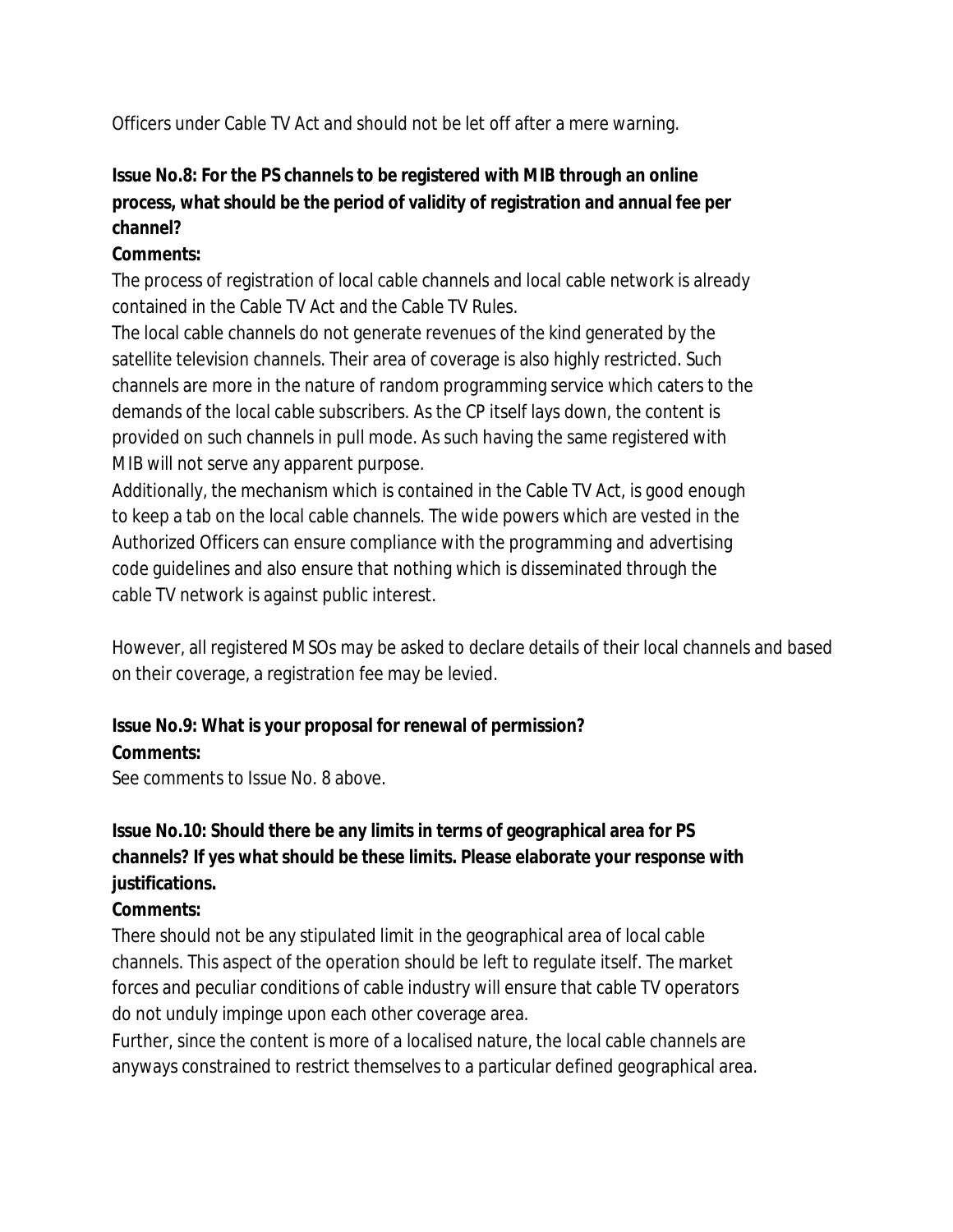Also in the times of internet, any local content can be pickedup from thousands of websites and transmitted on a cable network. Hence geographic extent has no meaning in converged scenario.

#### **Issue No.11: Should there be a limit on the number of PS channels which can be operated by a DPO? If yes, then what should be the limit? Comments:**

No. Any proposal to prescribe limits on the number of channels will be deemed arbitrary and open to challenge as being in violation *inter alia* of Article 14 and Article 19(1)(a) and 19(1)(g) of the Constitution of India.

## **Issue No.12: Do you have any comments on the following obligations/ restrictions on DPOs:**

**12.1 Non-transferability of registration for PS without prior approval of MIB;**

**12.2 Prohibition from interconnecting with other distribution networks for retransmission of PS i.e. cannot share or allow the re-transmission of the**

**PS channel to another DPO; and**

**12.3 Compliance with the Programme & Advertisement Code and TRAI's**

**Regulations pertaining to QoS and complaint redressal.**

## **Comments:**

All these issues have been tackled above. It is not possible to lay any such restrictions in the internet era.

## **Issue No.13: What other obligations/ restrictions need to be imposed on DPOs for offering PS?**

## **Comments:**

Restrictions in the form of Programming Code and Advertising Code are currently applicable to all satellite television channels as well as the programming services operated by the so called DPOs. There is no need for any further restrictions to be imposed thereon.

**Issue No.14: Should DPO be permitted to re-transmit already permitted and operational FM radio channels under suitable arrangement with FM operator? If yes, then should there be any restrictions including on the number of FM radio channels that may be re-transmitted by a DPO? Comments:**

There should be no restrictions as long as legal permissions are there from the radio stations.